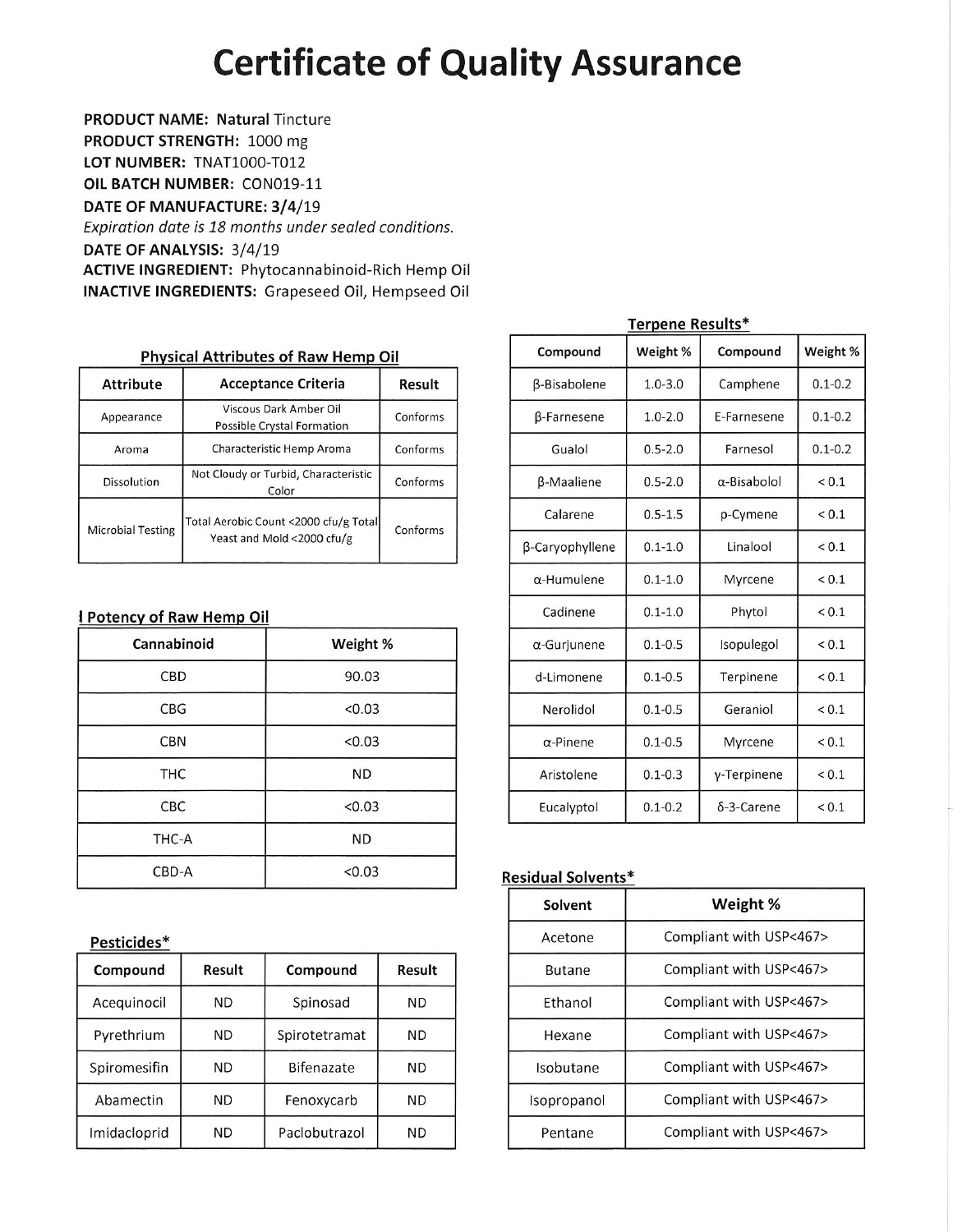# **Certificate of Quality Assurance**

# **PRODUCT NAME: Natural Tincture**

PRODUCT STRENGTH: 1000 mg

LOT NUMBER: TNAT1000-T012 OIL BATCH NUMBER: CON019-11

DATE OF MANUFACTURE: 3/4/19

Expiration date is 18 months under sealed conditions. DATE OF ANALYSIS: 3/4/19 **ACTIVE INGREDIENT: Phytocannabinoid-Rich Hemp Oil INACTIVE INGREDIENTS: Grapeseed Oil, Hempseed Oil** 

**Heavy Metals\*** 

| Metal   | Result                  |
|---------|-------------------------|
| Cadmium | Compliant with USP<233> |
| Lead    | Compliant with USP<233> |
| Arsenic | Compliant with USP<233> |
| Mercury | Compliant with USP<233> |

# **Analysis Results for Finished Product**

| <b>Attribute</b>           | <b>Acceptance Criteria</b>   | Result   |
|----------------------------|------------------------------|----------|
| Appearance                 | Light Yellow to Green Liquid | Conforms |
| Aroma                      | Characteristic Hemp Odor     | Conforms |
| <b>Cannabidiol Content</b> | 95% to 110% of Label Claim   | Conforms |
| <b>THC Content</b>         | None Detected                | Conforms |

\* Results based on testing of multiple batches of hemp oil raw material.

Certified by:

Matthew Plenert, Ph.D Head Chemist and Quality Manager

 $-\ell$ 

 $3 - 12 - 19$ 

Date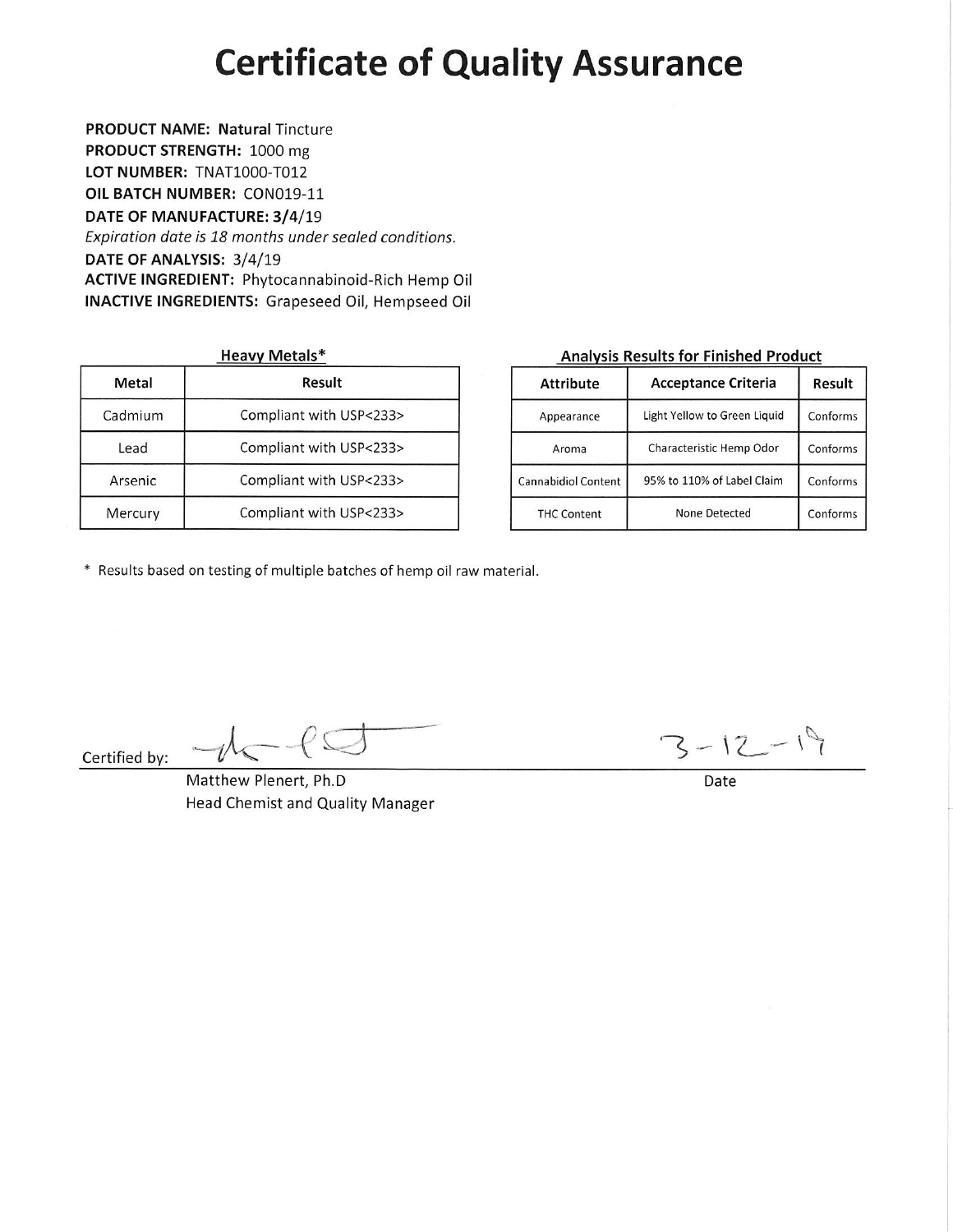



**Job Number: Report Date: ORELAP#:** 04/25/2019 OR100028 **Received:** 04/23/19 10:40 **Purchase Order:** 19-004456 **Report Number:** 19-004456-00

#### This report cannot be used for ODA, OHA or OLCC compliance requirements.

| <b>Product identity:</b>    |                | TNAT1000 T012 |                     |                | <b>Client/Metrc ID:</b>              |                   |  |  |  |
|-----------------------------|----------------|---------------|---------------------|----------------|--------------------------------------|-------------------|--|--|--|
| Laboratory ID:              | 19-004456-0001 |               | <b>Sample Date:</b> |                |                                      |                   |  |  |  |
|                             |                |               |                     | <b>Summary</b> |                                      |                   |  |  |  |
| Potency:                    |                |               |                     |                |                                      |                   |  |  |  |
| Analyte per 27.5g           | <b>Result</b>  | <b>Limits</b> | <b>Units</b>        | <b>LOQ</b>     | CBD-Total per 27.5g                  | 1110 mg/27.5g     |  |  |  |
| CBD per 27.5g               | 1110           |               | mg/27.5g            | 0.917          |                                      |                   |  |  |  |
| CBDV per 27.5q <sup>t</sup> | 6.02           |               | mg/27.5g            | 0.917          | THC-Total per 27.5g                  | $< 1.722$ mg/27.5 |  |  |  |
|                             |                |               |                     |                | (Reported in milligrams per serving) |                   |  |  |  |
| <b>Pesticides:</b>          |                |               |                     |                |                                      |                   |  |  |  |

 $\overline{a}$ 

 $\overline{a}$ 

All analytes passing and less than LOQ.

 $\sim$ 

 $\equiv$  $\overline{a}$  $\overline{a}$  $\overline{a}$  $\overline{a}$ 

#### **Metals:**

Less than LOQ for all analytes.

### **Microbiology:**

Less than LOQ for all analytes.

Page 1 of 11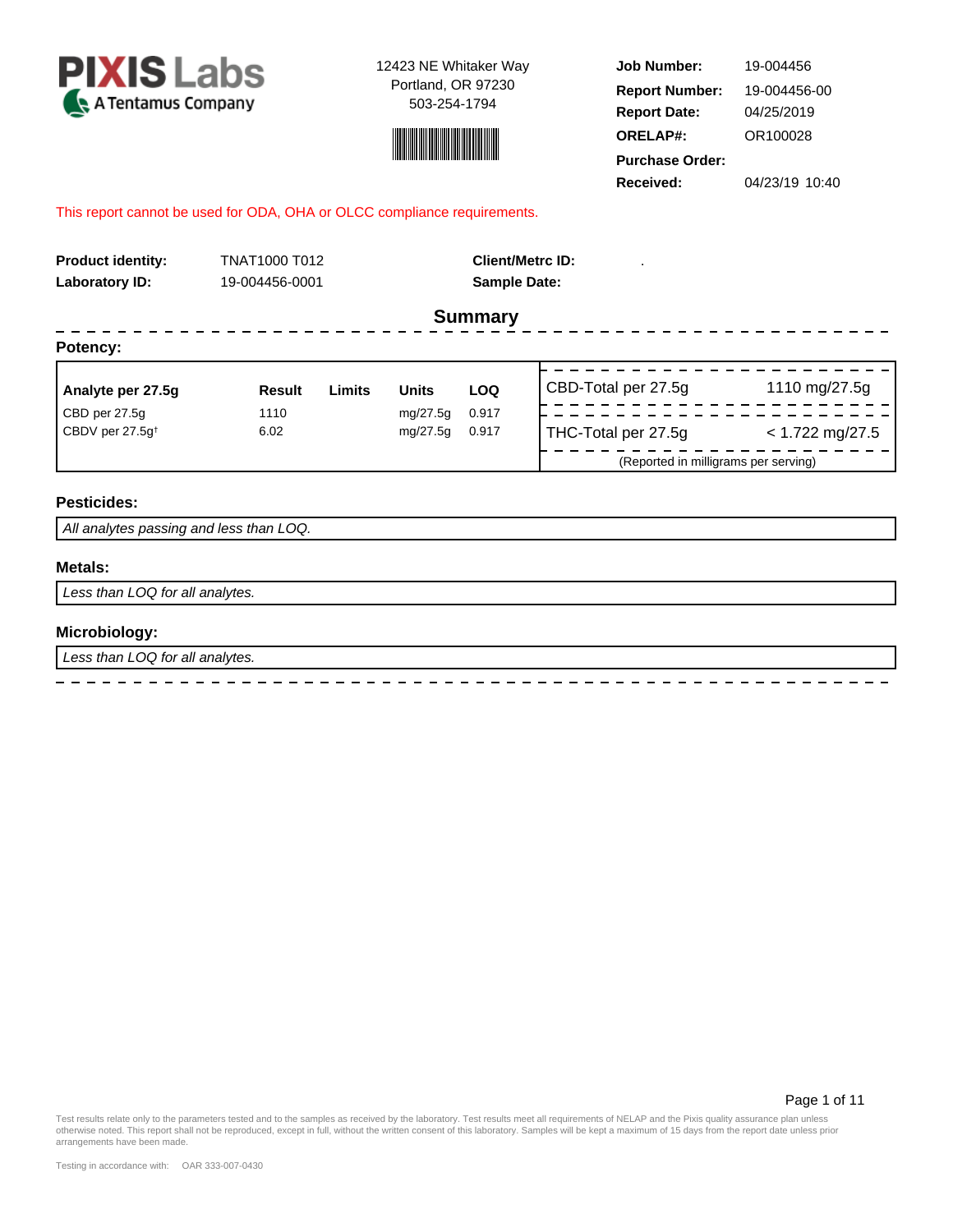



**Job Number: Report Date: ORELAP#:** 04/25/2019 OR100028 **Received:** 04/23/19 10:40 **Purchase Order:** 19-004456 **Report Number:** 19-004456-00

This report cannot be used for ODA, OHA or OLCC compliance requirements.

| Customer:                | My CBD Test        |
|--------------------------|--------------------|
|                          |                    |
| <b>Product identity:</b> | TNAT1000 T012      |
| <b>Client/Metrc ID:</b>  |                    |
| <b>Sample Date:</b>      |                    |
| Laboratory ID:           | 19-004456-0001     |
| <b>Relinguished by:</b>  | Received By Mail   |
| Temp:                    | 22 °C              |
| <b>Serving Size #1:</b>  | 27.5 g             |
| Net volume:              | $30.00 \text{ ml}$ |

# **Sample Results**

| Potency per 27.5g                     |         |        | Batch: 1903588 |            |          |                   |              |
|---------------------------------------|---------|--------|----------------|------------|----------|-------------------|--------------|
| Analyte                               | Result  | Limits | <b>Units</b>   | <b>LOQ</b> | Analyze  | <b>Method</b>     | <b>Notes</b> |
| CBC per $27.5q^+$                     | $<$ LOQ |        | mg/27.5g       | 0.917      | 04/25/19 | J AOAC 2015 V98-6 |              |
| CBC-A per 27.5 $q^{\dagger}$          | $<$ LOQ |        | mg/27.5g       | 0.917      | 04/25/19 | J AOAC 2015 V98-6 |              |
| CBC-Total per 27.5g <sup>+</sup>      | $<$ LOQ |        | mg/27.5g       | 1.72       | 04/25/19 | J AOAC 2015 V98-6 |              |
| CBD per 27.5g                         | 1110    |        | mg/27.5g       | 0.917      | 04/25/19 | J AOAC 2015 V98-6 |              |
| CBD-A per 27.5g                       | $<$ LOQ |        | mg/27.5g       | 0.917      | 04/25/19 | J AOAC 2015 V98-6 |              |
| CBD-Total per 27.5g                   | 1110    |        | mg/27.5g       | 1.72       | 04/25/19 | J AOAC 2015 V98-6 |              |
| CBDV per 27.5g <sup>t</sup>           | 6.02    |        | mg/27.5g       | 0.917      | 04/25/19 | J AOAC 2015 V98-6 |              |
| CBDV-A per 27.5g <sup>t</sup>         | $<$ LOQ |        | mg/27.5g       | 0.917      | 04/25/19 | J AOAC 2015 V98-6 |              |
| CBDV-Total per 27.5q <sup>t</sup>     | 6.02    |        | mg/27.5g       | 1.71       | 04/25/19 | J AOAC 2015 V98-6 |              |
| CBG per 27.5g <sup>t</sup>            | $<$ LOQ |        | mg/27.5g       | 0.917      | 04/25/19 | J AOAC 2015 V98-6 |              |
| CBG-A per $27.5g^{\dagger}$           | $<$ LOQ |        | mg/27.5g       | 0.917      | 04/25/19 | J AOAC 2015 V98-6 |              |
| CBG-Total per 27.5g <sup>+</sup>      | $<$ LOQ |        | mg/27.5g       | 1.72       | 04/25/19 | J AOAC 2015 V98-6 |              |
| CBL per $27.5g†$                      | $<$ LOQ |        | mg/27.5g       | 0.917      | 04/25/19 | J AOAC 2015 V98-6 |              |
| CBN per 27.5g                         | $<$ LOQ |        | mg/27.5g       | 0.917      | 04/25/19 | J AOAC 2015 V98-6 |              |
| $\Delta$ 8-THC per 27.5g <sup>†</sup> | $<$ LOQ |        | mg/27.5g       | 0.917      | 04/25/19 | J AOAC 2015 V98-6 |              |
| $\Delta$ 9-THC per 27.5g              | $<$ LOQ |        | mg/27.5g       | 0.917      | 04/25/19 | J AOAC 2015 V98-6 |              |
| THC-A per 27.5g                       | $<$ LOQ |        | mg/27.5g       | 0.917      | 04/25/19 | J AOAC 2015 V98-6 |              |
| THC-Total per 27.5g                   | $<$ LOQ |        | mg/27.5g       | 1.72       | 04/25/19 | J AOAC 2015 V98-6 |              |
| THCV per 27.5g <sup>+</sup>           | $<$ LOQ |        | mg/27.5g       | 0.917      | 04/25/19 | J AOAC 2015 V98-6 |              |
| THCV-A per 27.5g <sup>+</sup>         | $<$ LOQ |        | mg/27.5g       | 0.917      | 04/25/19 | J AOAC 2015 V98-6 |              |
| THCV-Total per 27.5g <sup>+</sup>     | $<$ LOQ |        | mg/27.5g       | 1.71       | 04/25/19 | J AOAC 2015 V98-6 |              |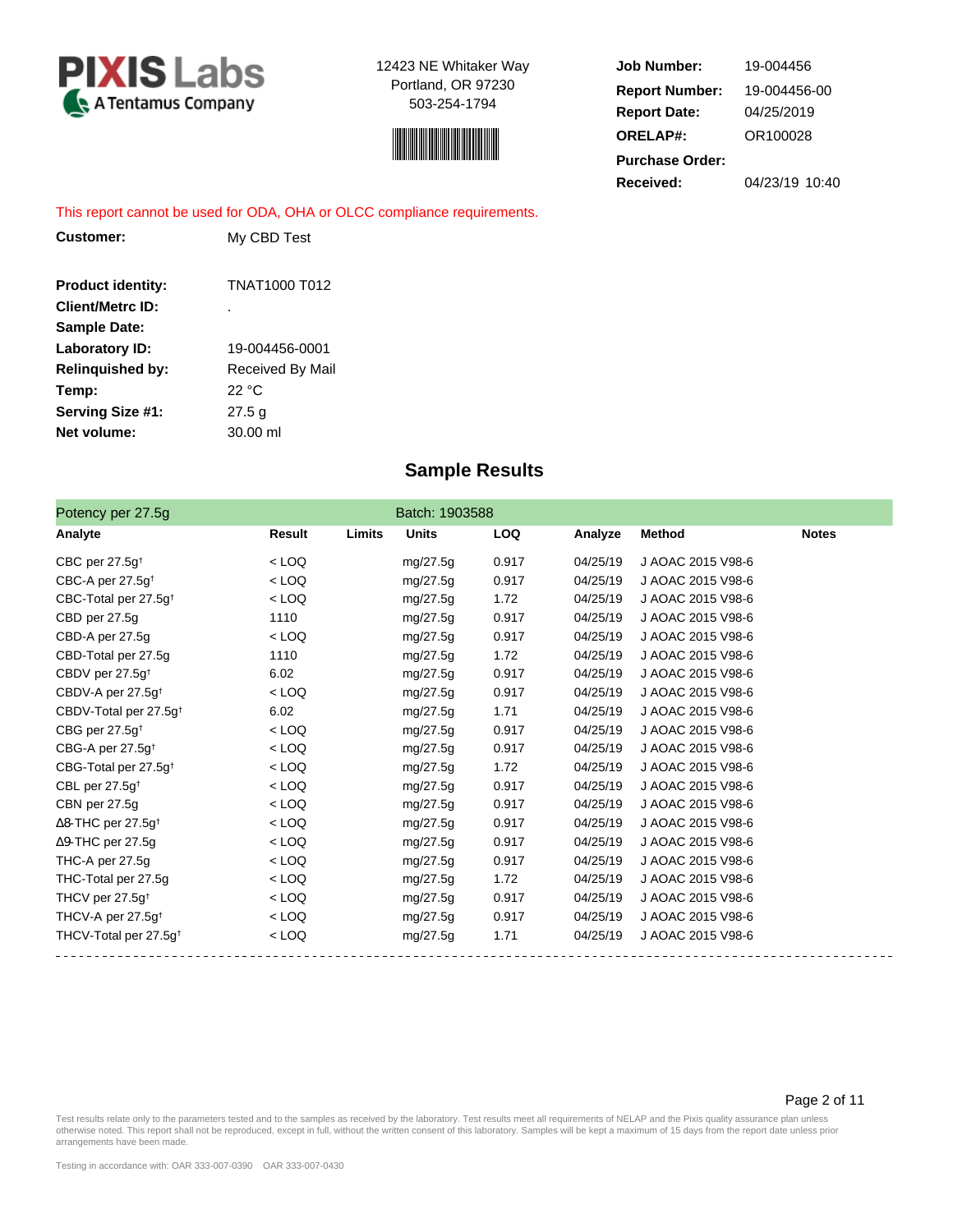



**Job Number: Report Date: ORELAP#:** 04/25/2019 OR100028 **Received:** 04/23/19 10:40 **Purchase Order:** 19-004456 **Report Number:** 19-004456-00

#### This report cannot be used for ODA, OHA or OLCC compliance requirements.

| Microbiology           |               |        |              |            |              |         |                         |              |
|------------------------|---------------|--------|--------------|------------|--------------|---------|-------------------------|--------------|
| Analyte                | <b>Result</b> | Limits | <b>Units</b> | <b>LOQ</b> | <b>Batch</b> | Analyze | Method                  | <b>Notes</b> |
| E.coli                 | pending       |        |              |            |              |         | AOAC 991.14 (Petrifilm) | Х            |
| <b>Total Coliforms</b> | pending       |        |              |            |              |         | AOAC 991.14 (Petrifilm) | X            |
| Mold                   | pending       |        |              |            |              |         | AOAC 2014.05 (RAPID)    | X            |
| Yeast                  | pending       |        |              |            |              |         | AOAC 2014.05 (RAPID)    | X            |

| <b>Pesticides</b> |         |      | Method AOAC 2007.01 & EN 15662 (mod) Units |              | <b>Batch</b>        |         |      | Analyze 01/01/70 12:00 AM                |
|-------------------|---------|------|--------------------------------------------|--------------|---------------------|---------|------|------------------------------------------|
| Analyte           | Result  |      | <b>Limits LOQ Status</b>                   | <b>Notes</b> | Analyte             | Result  |      | <b>Limits LOQ Status</b><br><b>Notes</b> |
| Abamectin         | pending | 0.50 | 0.250 pass                                 |              | Acephate            | pending | 0.40 | $0.250$ pass                             |
| Acequinocyl       | pending | 2.0  | $1.00$ pass                                |              | Acetamiprid         | pending | 0.20 | $0.100$ pass                             |
| Aldicarb          | pending | 0.40 | $0.200$ pass                               |              | Azoxystrobin        | pending | 0.20 | $0.100$ pass                             |
| <b>Bifenazate</b> | pending | 0.20 | $0.100$ pass                               |              | <b>Bifenthrin</b>   | pending | 0.20 | $0.100$ pass                             |
| <b>Boscalid</b>   | pending | 0.40 | $0.100$ pass                               |              | Carbaryl            | pending | 0.20 | $0.100$ pass                             |
| Carbofuran        | pending | 0.20 | $0.100$ pass                               |              | Chlorantraniliprole | pending | 0.20 | $0.100$ pass                             |
| Chlorfenapyr      | pending | 1.0  | $0.500$ pass                               |              | Chlorpyrifos        | pending | 0.20 | $0.100$ pass                             |
| Clofentezine      | pending | 0.20 | $0.100$ pass                               |              | Cyfluthrin (incl.   | pending | 1.0  | $0.500$ pass                             |
| Cypermethrin      | pending | 1.0  | $0.500$ pass                               |              | Daminozide          | pending | 1.0  | $0.500$ pass                             |
| Diazinon          | pending | 0.20 | 0.100 pass                                 |              | Dichlorvos          | pending | 1.0  | 0.500 pass                               |
| Dimethoate        | pending | 0.20 | 0.100 pass                                 |              | Ethoprophos         | pending | 0.20 | 0.100 pass                               |
| Etofenprox        | pending | 0.40 | $0.200$ pass                               |              | Etoxazole           | pending | 0.20 | $0.100$ pass                             |
| Fenoxycarb        | pending | 0.20 | $0.100$ pass                               |              | Fenpyroximate       | pending | 0.40 | $0.200$ pass                             |
| Fipronil          | pending | 0.40 | $0.200$ pass                               |              | Flonicamid          | pending | 1.0  | $0.400$ pass                             |
| Fludioxonil       | pending | 0.40 | $0.200$ pass                               |              | Hexythiazox         | pending | 1.0  | $0.400$ pass                             |
| Imazalil          | pending | 0.20 | 0.100 pass                                 |              | Imidacloprid        | pending | 0.40 | 0.200 pass                               |
| Kresoxim-methyl   | pending | 0.40 | $0.200$ pass                               |              | Malathion           | pending | 0.20 | $0.100$ pass                             |
| Metalaxyl         | pending | 0.20 | $0.100$ pass                               |              | Methiocarb          | pending | 0.20 | $0.100$ pass                             |
| Methomyl          | pending | 0.40 | $0.200$ pass                               |              | <b>MGK-264</b>      | pending | 0.20 | $0.100$ pass                             |
| Myclobutanil      | pending | 0.20 | $0.100$ pass                               |              | Naled               | pending | 0.50 | $0.250$ pass                             |
| Oxamyl            | pending | 1.0  | $0.500$ pass                               |              | Paclobutrazole      | pending | 0.40 | $0.200$ pass                             |
| Parathion-Methyl  | pending | 0.20 | 0.200 pass                                 |              | Permethrin          | pending | 0.20 | 0.100 pass                               |
| Phosmet           | pending | 0.20 | $0.100$ pass                               |              | Piperonyl butoxide  | pending | 2.0  | $1.00$ pass                              |
| Prallethrin       | pending | 0.20 | $0.100$ pass                               |              | Propiconazole       | pending | 0.40 | 0.200 pass                               |
| Propoxur          | pending | 0.20 | $0.100$ pass                               |              | Pyrethrin I (total) | pending | 1.0  | $0.500$ pass                             |
| Pyridaben         | pending | 0.20 | $0.100$ pass                               |              | Spinosad            | pending | 0.20 | $0.100$ pass                             |
| Spiromesifen      | pending | 0.20 | $0.100$ pass                               |              | Spirotetramat       | pending | 0.20 | $0.100$ pass                             |
| Spiroxamine       | pending | 0.40 | 0.200 pass                                 |              | Tebuconazole        | pending | 0.40 | 0.200 pass                               |
| Thiacloprid       | pending | 0.20 | $0.100$ pass                               |              | Thiamethoxam        | pending | 0.20 | $0.100$ pass                             |
| Trifloxystrobin   | pending | 0.20 | $0.100$ pass                               |              |                     |         |      |                                          |
|                   |         |      |                                            |              |                     |         |      |                                          |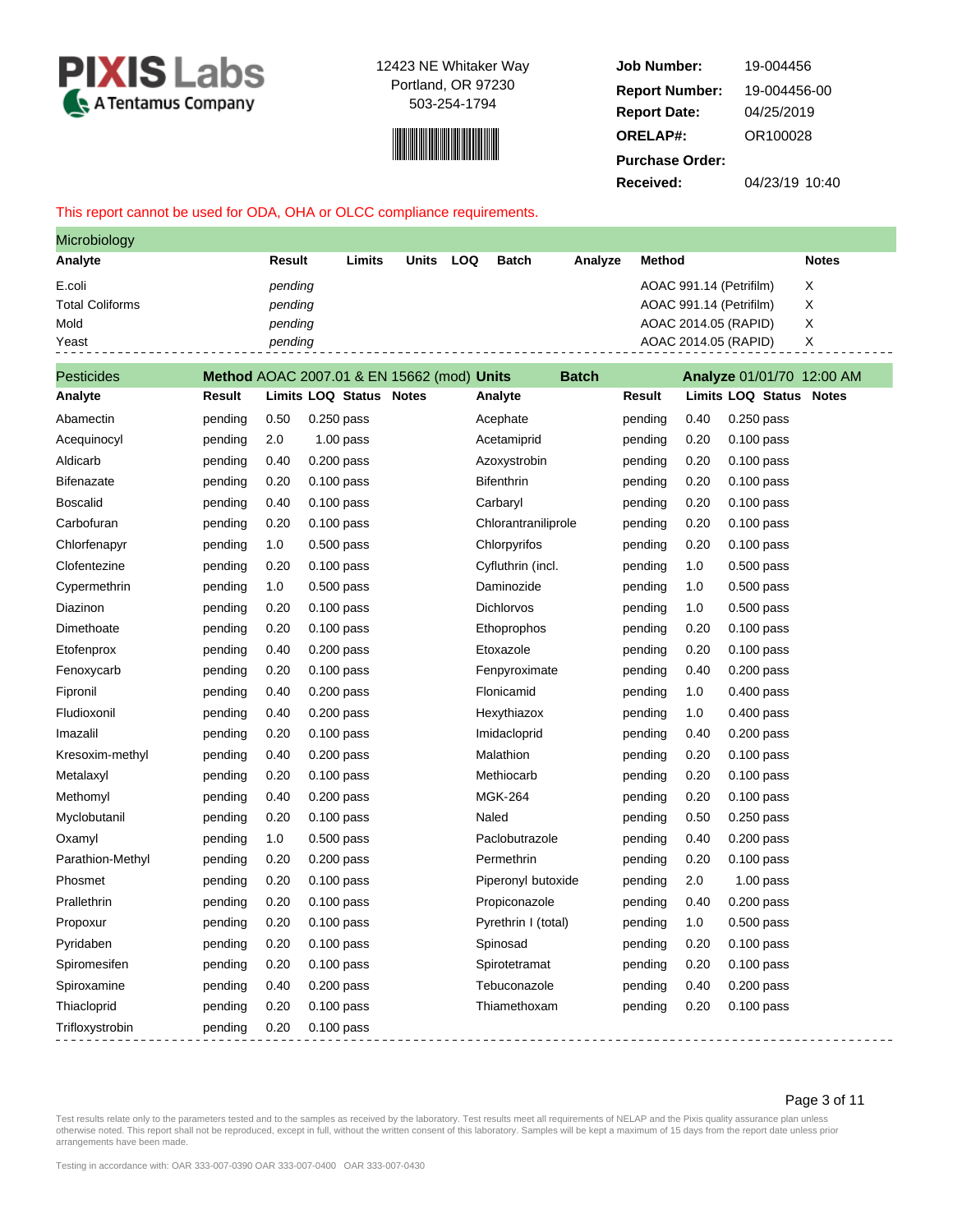



**Job Number: Report Date: ORELAP#:** 04/25/2019 OR100028 **Received:** 04/23/19 10:40 **Purchase Order:** 19-004456 **Report Number:** 19-004456-00

#### This report cannot be used for ODA, OHA or OLCC compliance requirements.

| <b>Metals</b> |         |        |              |     |              |         |              |              |
|---------------|---------|--------|--------------|-----|--------------|---------|--------------|--------------|
| Analyte       | Result  | Limits | <b>Units</b> | LOQ | <b>Batch</b> | Analyze | Method       | <b>Notes</b> |
| Arsenic       | pending |        |              |     |              |         | AOAC 2013.06 |              |
| Cadmium       | pending |        |              |     |              |         | AOAC 2013.06 | v<br>⋏       |
| Lead          | pending |        |              |     |              |         | AOAC 2013.06 | ⋏            |
| Mercury       | pending |        |              |     |              |         | AOAC 2013.06 |              |

Page 4 of 11